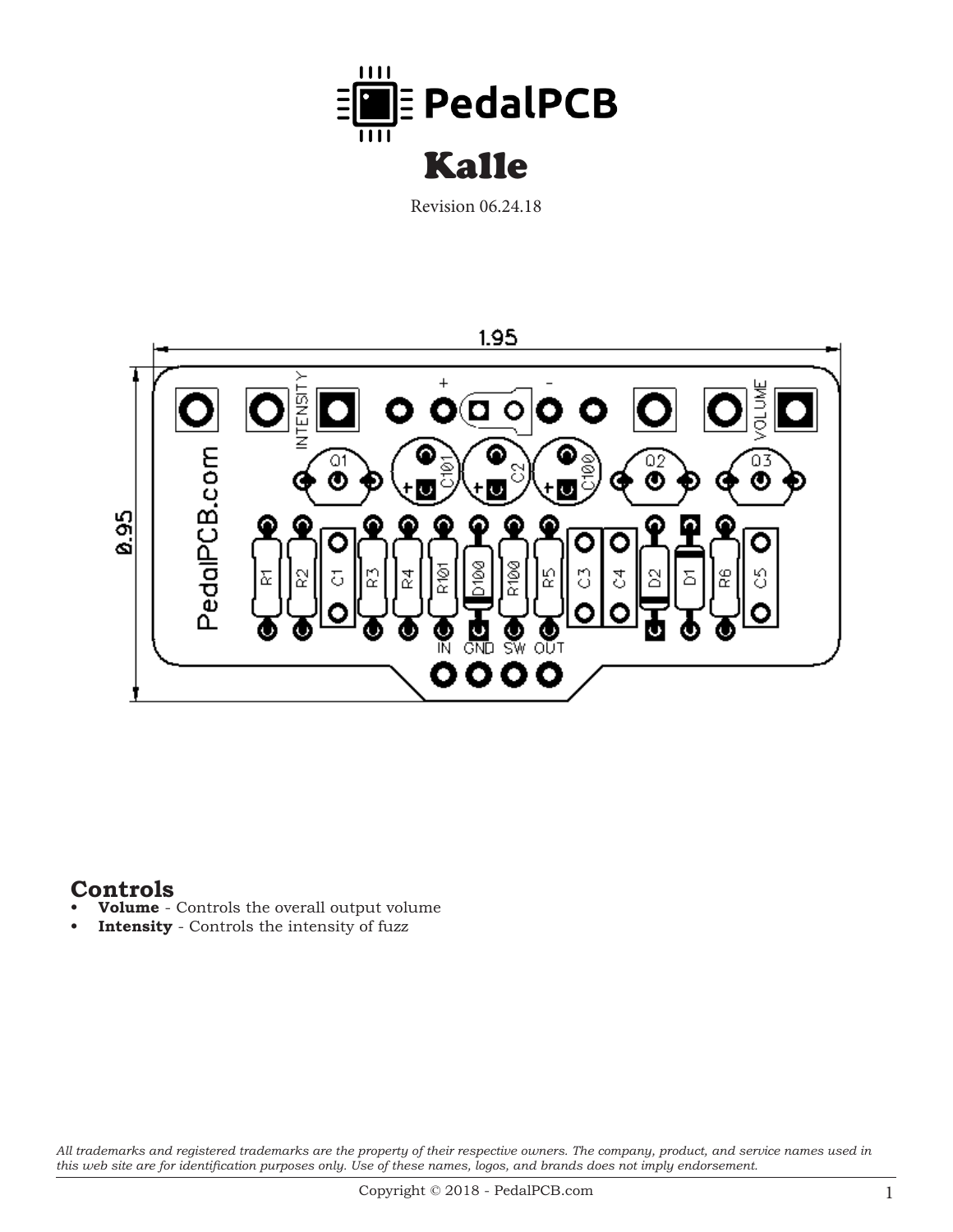

# Kalle

Parts List

| <b>RESISTORS</b> |                 | <b>CAPACITORS</b> |                  |
|------------------|-----------------|-------------------|------------------|
| R1               | 1M              | C1                | 47n              |
| R <sub>2</sub>   | 1 <sub>K</sub>  | C <sub>2</sub>    | 22u              |
| R <sub>3</sub>   | 3M <sub>3</sub> | C <sub>3</sub>    | 220n             |
| R4               | 3K3             | C <sub>4</sub>    | 390 <sub>p</sub> |
| R5               | 10K             | C <sub>5</sub>    | 220n             |
| R <sub>6</sub>   | 10K             | C <sub>100</sub>  | 47u              |
| R <sub>100</sub> | 4K7             | C <sub>101</sub>  | 100u             |
| R <sub>101</sub> | 330             |                   |                  |

#### **TRANSISTORS** Q1 2N5089<br>Q2 2N3906 Q<sub>2</sub> 2N3906<br>Q3 2N3904 Q3 2N3904

### **DIODES**

| 1N914             |
|-------------------|
| BAT <sub>46</sub> |
| 1N5817            |
|                   |

#### **POTENTIOMETERS**

| VOLUME    | <b>B500K</b> |
|-----------|--------------|
| INTENSITY | B5K          |

*Common offboard components (enclosure, footswitch, jacks, etc) are not listed*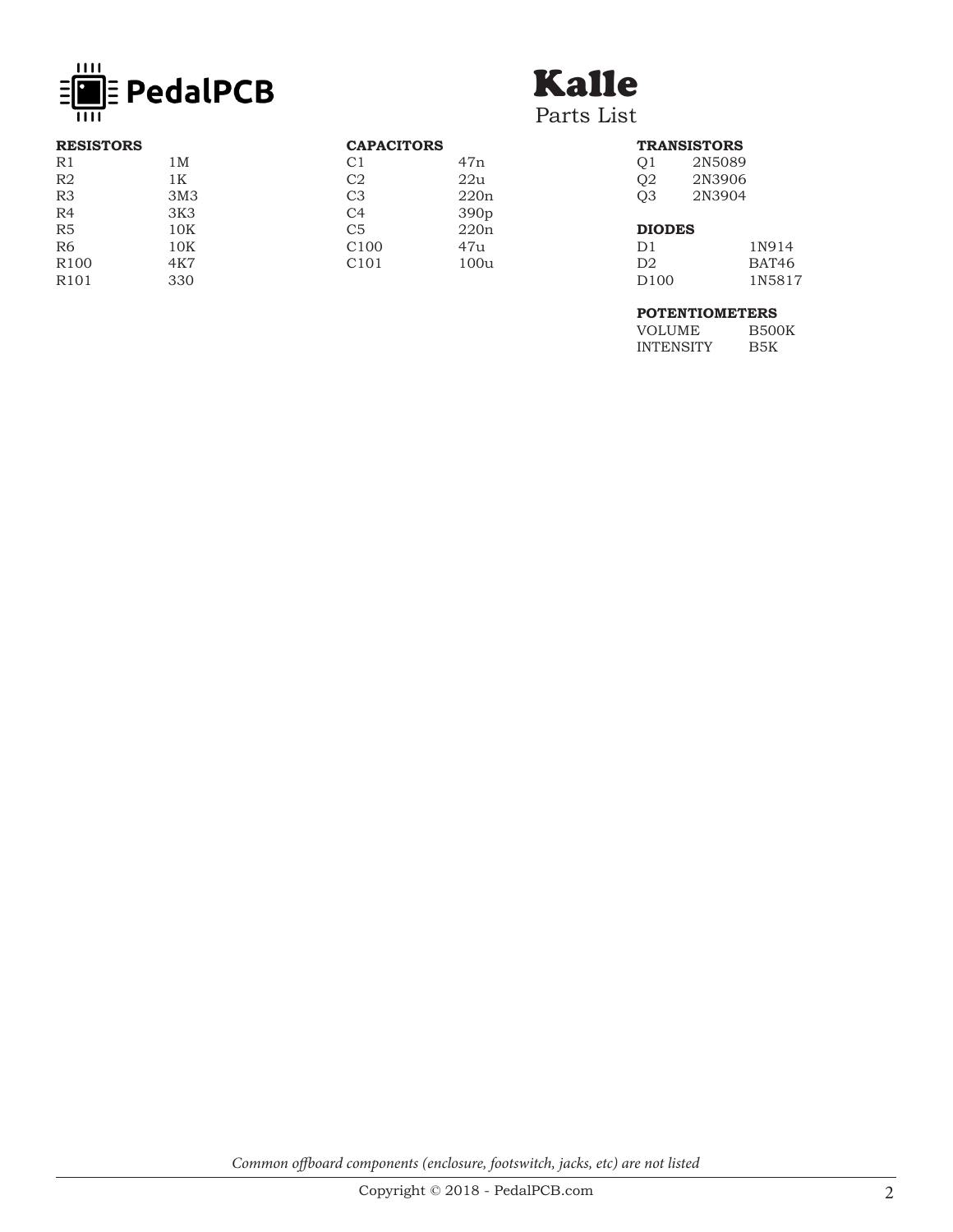

Copyright  $\copyright$  2018 - PedalPCB.com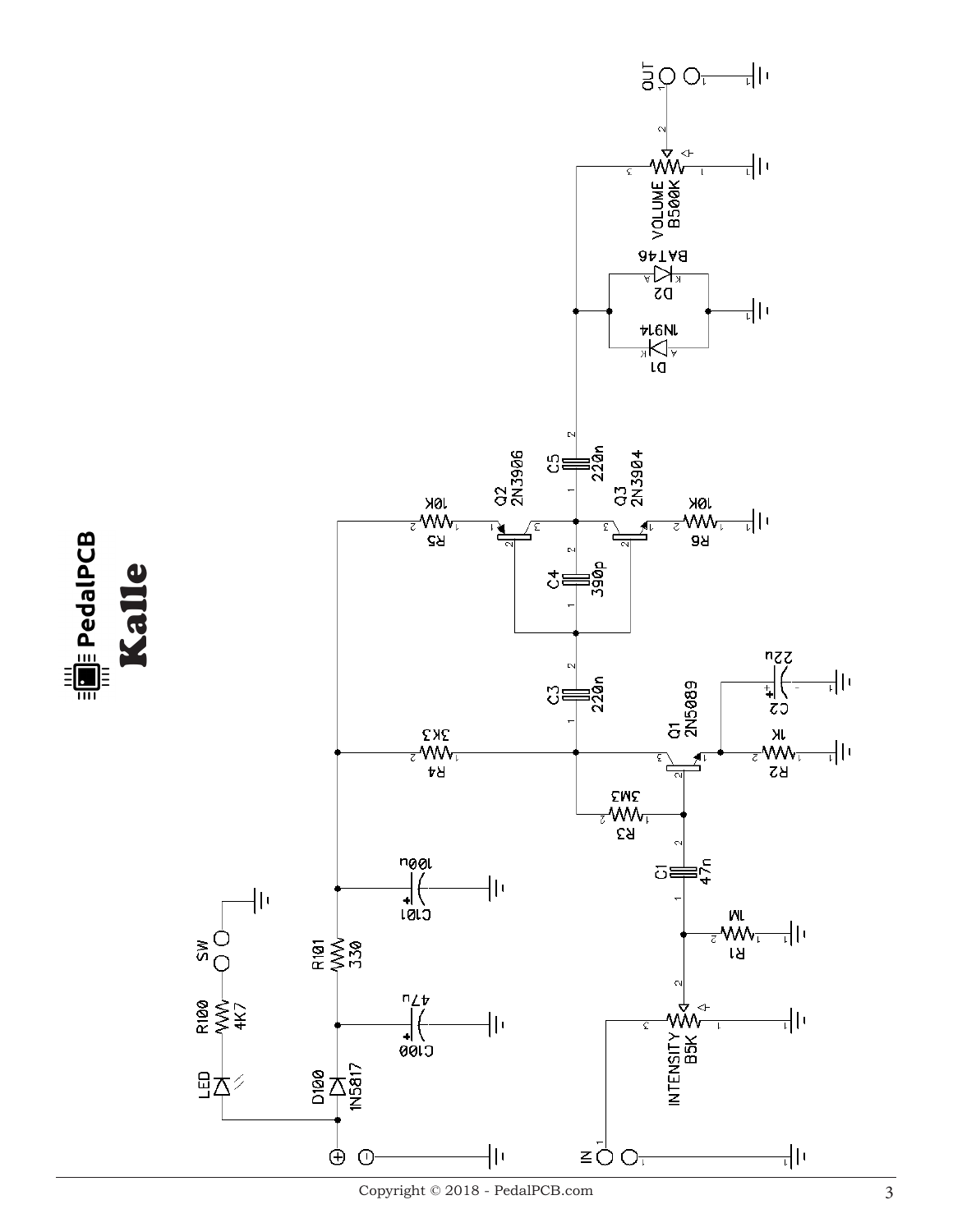